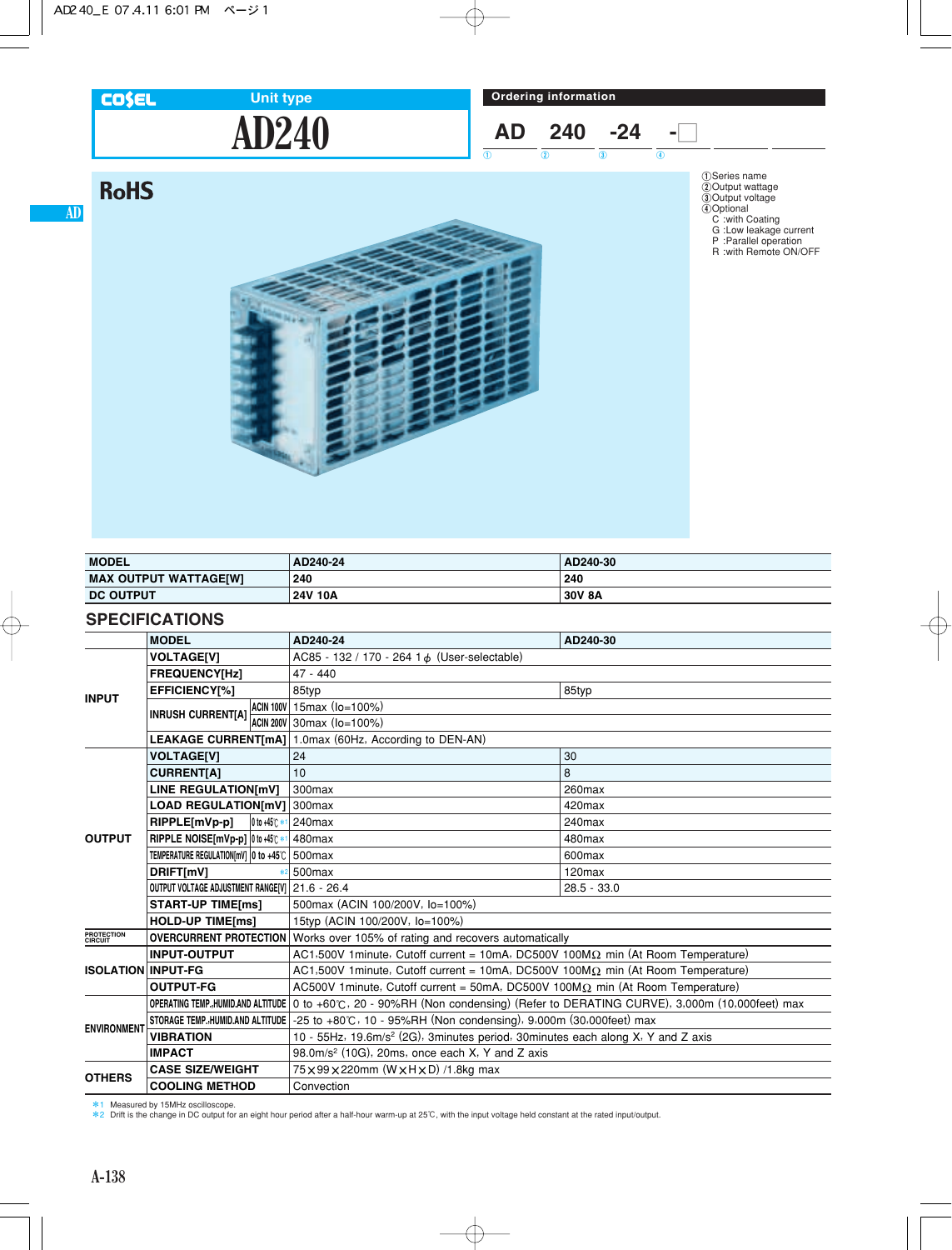



#### **Performance data**

**OUTPUT CURRENT** [A]

0 2 4 6 8 10 12 14





 $\mathfrak{g}$ 

 $\overline{10}$ 

 $\overline{20}$ 

 $\overline{30}$ 

AMBIENT TEMPERATURE(°C)

 $\overline{40}$ 

 $\overline{50}$ 

70

60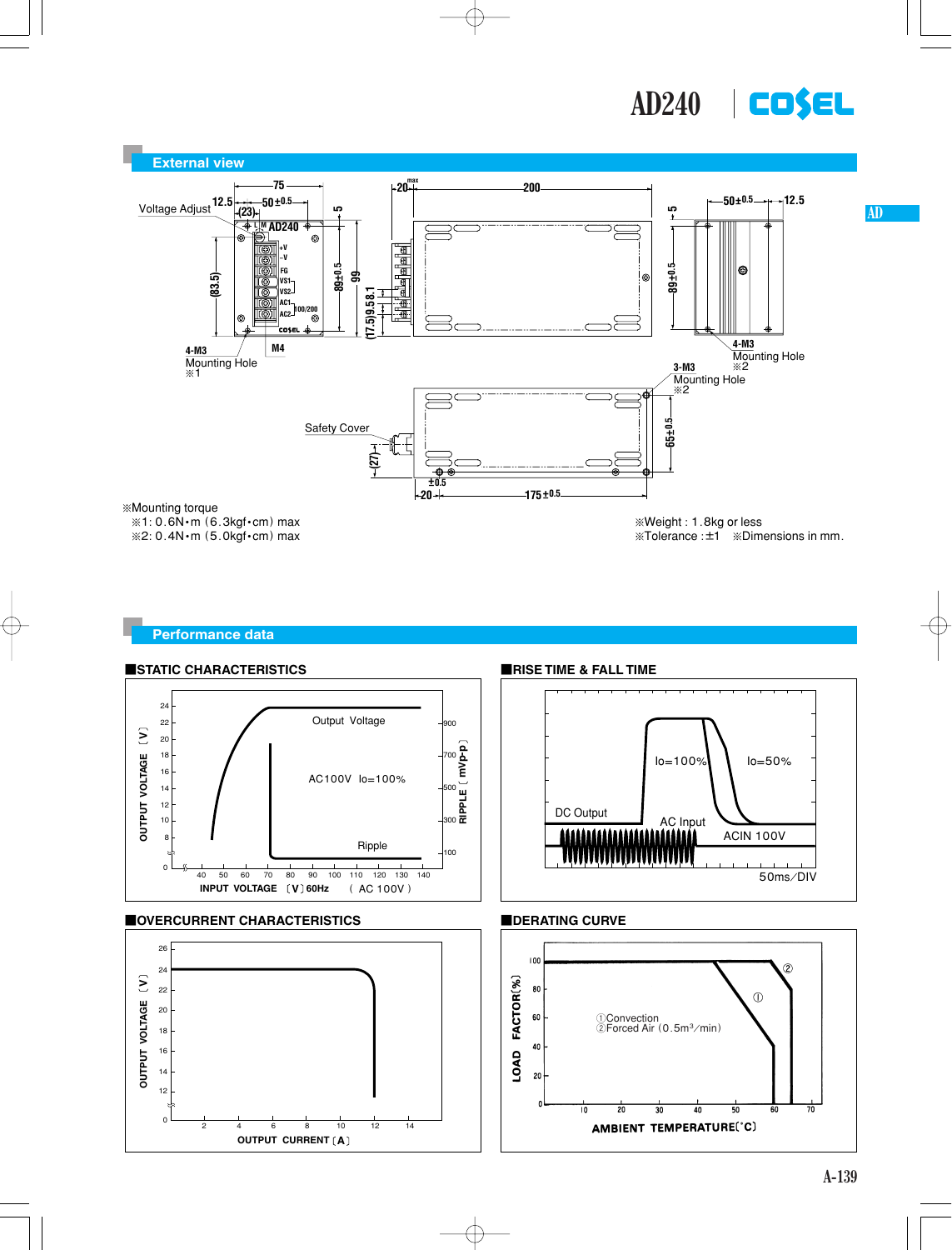#### **COSEL**

**AD**

## **AD480 Unit type**



 $\overline{0}$   $\overline{0}$   $\overline{0}$   $\overline{0}$ 

1Series name 2Output wattage 3Output voltage



Please refer to derating curve, because the rated load current depends on cooling method that is convention cooling or forced air.

| <b>MODEL</b>                 | AD480-24 | AD480-30                    |
|------------------------------|----------|-----------------------------|
| <b>MAX OUTPUT WATTAGE[W]</b> | 480      | 300(Peak 720)               |
| <b>DC OUTPUT</b>             | 24V 20A  | 30V 10(Peak 24)A Forced air |

### **SPECIFICATIONS**

|                                                             | <b>MODEL</b>                                      |  | AD480-24                                                                                                                      | AD480-30                      |
|-------------------------------------------------------------|---------------------------------------------------|--|-------------------------------------------------------------------------------------------------------------------------------|-------------------------------|
|                                                             | <b>VOLTAGEIVI</b>                                 |  | AC85 - 132 / 170 - 264 1 & (User-selectable)                                                                                  |                               |
| <b>INPUT</b>                                                | <b>FREQUENCY[Hz]</b>                              |  | $47 - 440$                                                                                                                    |                               |
|                                                             | EFFICIENCY[%]                                     |  | 85typ                                                                                                                         | 85typ                         |
|                                                             | <b>INRUSH CURRENT[A]</b>                          |  | ACIN 100V 30 max $(10=100\%)$                                                                                                 |                               |
|                                                             |                                                   |  | ACIN 200V 60max (Io=100%)                                                                                                     |                               |
|                                                             |                                                   |  | <b>LEAKAGE CURRENT[mA]</b> 1.0max (60Hz, According to DEN-AN)                                                                 |                               |
|                                                             | <b>VOLTAGE[V]</b>                                 |  | 24                                                                                                                            | 30                            |
|                                                             |                                                   |  | Forced air 20 (Peak 25)                                                                                                       | 10 (Peak 24)                  |
|                                                             | <b>CURRENT[A]</b>                                 |  | Convection 12 (Peak 25) Ta=45℃                                                                                                | 10 (Peak 24) Ta=45℃           |
|                                                             | <b>LINE REGULATION[mV]</b>                        |  | 300max                                                                                                                        | 260max                        |
|                                                             | LOAD REGULATION[mV] 300max                        |  |                                                                                                                               | 420max                        |
|                                                             | RIPPLE[mVp-p]                                     |  | 240max (0 to $+45^{\circ}$ C)                                                                                                 | 240max (0 to +50°C)           |
| <b>OUTPUT</b>                                               | RIPPLE NOISE[mVp-p] *                             |  | 480 max (0 to $+45^{\circ}$ C)                                                                                                | 480max (0 to +50℃)            |
|                                                             | TEMPERATURE REGULATION[mV] $500$ max (0 to +45°C) |  |                                                                                                                               | 600max (0 to $+50^{\circ}$ C) |
|                                                             | DRIFT[mV]                                         |  | 100max                                                                                                                        | $120$ max                     |
|                                                             | OUTPUT VOLTAGE ADJUSTMENT RANGE[V] 21.6 - 26.4    |  |                                                                                                                               | $28.5 - 33.0$                 |
|                                                             | <b>START-UP TIME[ms]</b>                          |  | 600max (ACIN 100/200V, lo=100%)                                                                                               |                               |
|                                                             | <b>HOLD-UP TIME[ms]</b>                           |  | 15typ (ACIN 100/200V, lo=100%)                                                                                                |                               |
| <b>PROTECTION</b><br><b>CIRCUIT</b><br><b>REMOTE ON/OFF</b> |                                                   |  | <b>OVERCURRENT PROTECTION</b> Works over 105% of rating and recovers automatically                                            |                               |
|                                                             |                                                   |  | Use terminal RC and G                                                                                                         |                               |
|                                                             | <b>INPUT-OUTPUT</b>                               |  | AC1,500V 1 minute, Cutoff current = 10mA, DC500V 100M $\Omega$ min (At Room Temperature)                                      |                               |
| <b>ISOLATION INPUT-FG</b>                                   |                                                   |  | AC1,500V 1minute, Cutoff current = 10mA, DC500V 100M $\Omega$ min (At Room Temperature)                                       |                               |
|                                                             | <b>OUTPUT-FG</b>                                  |  | AC500V 1 minute, Cutoff current = 50mA, DC500V 100M $\Omega$ min (At Room Temperature)                                        |                               |
|                                                             |                                                   |  | OPERATING TEMP.,HUMID.AND ALTITUDE 0 to +65°C, 20 - 90%RH (Non condensing) (Refer to DERATING CURVE), 3,000m (10,000feet) max |                               |
|                                                             |                                                   |  | STORAGE TEMP.,HUMID.AND ALTITUDE   -25 to +80℃, 10 - 95%RH (Non condensing), 9,000m (30,000feet) max                          |                               |
| <b>ENVIRONMENT</b>                                          | <b>VIBRATION</b>                                  |  | 10 - 55Hz, 19.6m/s <sup>2</sup> (2G), 3minutes period, 60minutes each along X, Y and Z axis                                   |                               |
|                                                             | <b>IMPACT</b>                                     |  | 196.1m/s <sup>2</sup> (20G), 11ms, once each $X$ , Y and Z axis                                                               |                               |
|                                                             | <b>CASE SIZE/WEIGHT</b>                           |  | 110 x 140 x 220mm (W x H x D) /3.0kg max                                                                                      |                               |
| <b>OTHERS</b>                                               | <b>COOLING METHOD</b>                             |  | Forced air/Convection                                                                                                         |                               |

\*1 Measured by 20MHz oscilloscope or Ripple-Noise meter (equivalent to KEISOKU-GIKEN: RM101)<br>\*2 Drift is the change in DC output for an eight hour period after a half-hour warm-up at 25℃, with the input voltage held con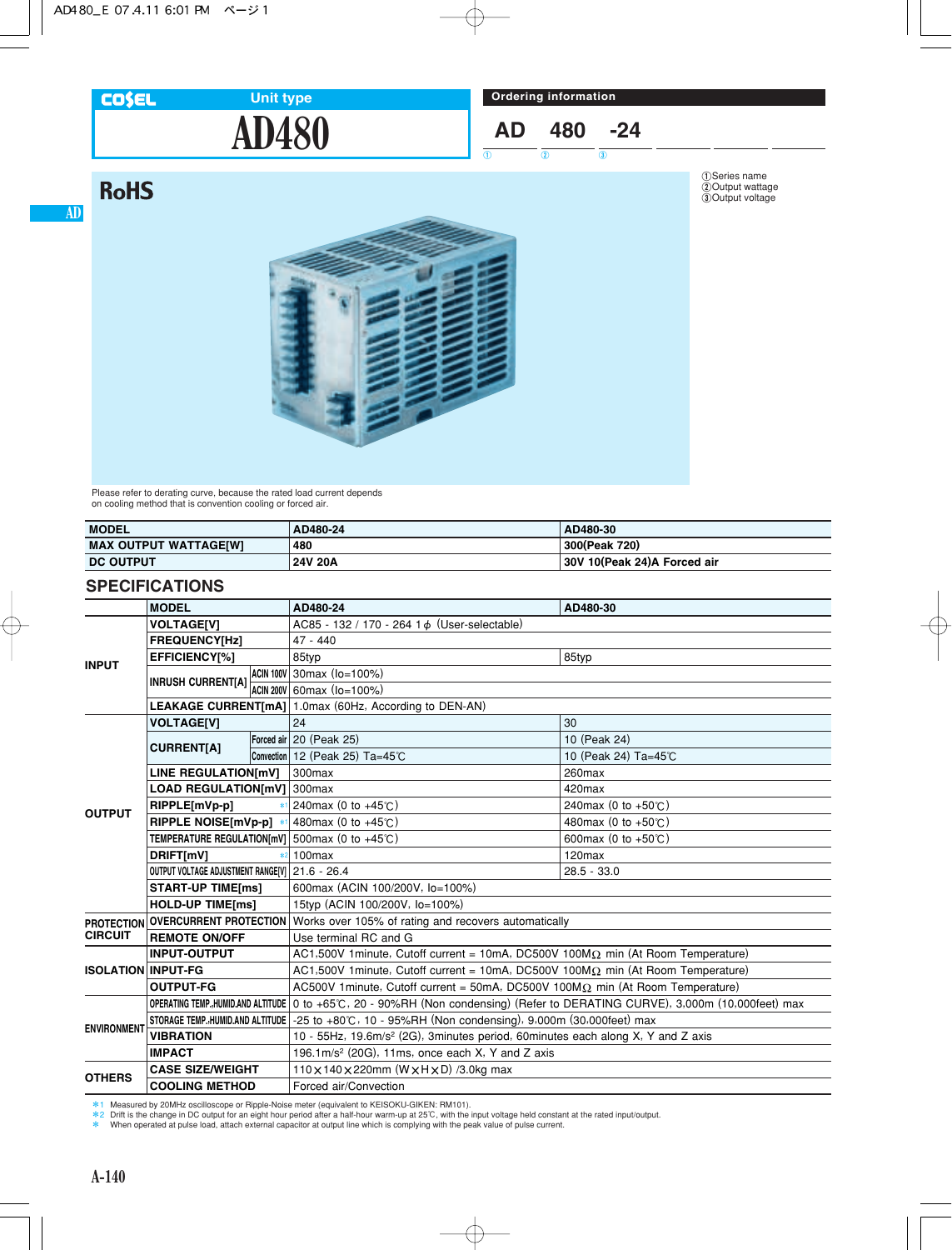

**AD**

#### **External view**



#### **Performance data**

**OUTPUT CURRENT A**



AMBIENT TEMPERATURE(°C)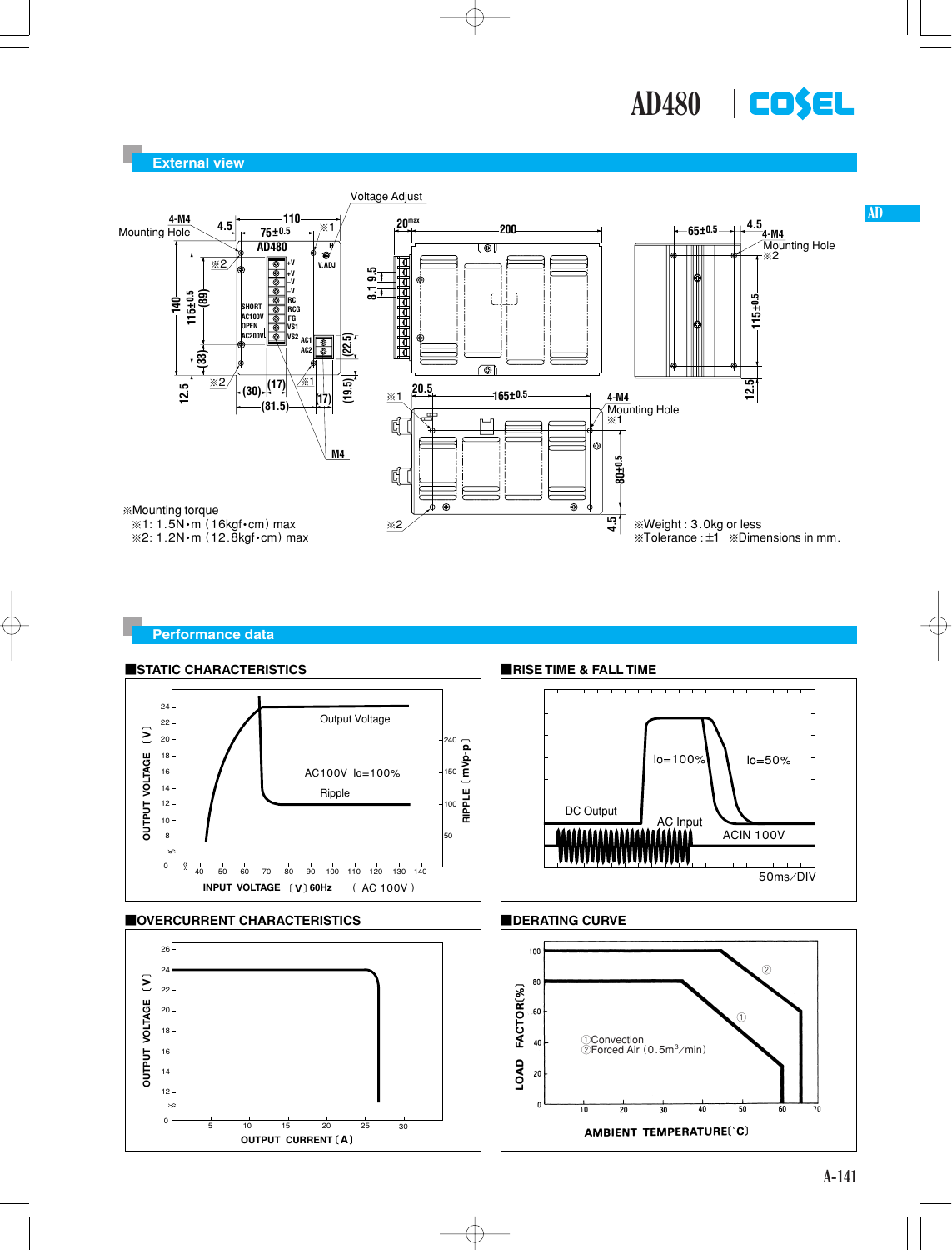#### **COSEL**

**RoHS** 

**AD**

 $R_{\text{us}}$   $\bigoplus$   $\bigoplus$ 

# **AD960 Unit type**

$$
AD \quad 960 \quad -24
$$

 $\frac{1}{2}$  (1) (2) (3)

1Series name 2Output wattage 3Output voltage



Please refer to derating curve, because the rated load current depends on cooling method that is convention cooling or forced air.

| <b>MODEL</b>                 |  | AD960-24                    | AD960-30         |
|------------------------------|--|-----------------------------|------------------|
| <b>MAX OUTPUT WATTAGE[W]</b> |  | 960                         | 960              |
| <b>DC OUTPUT</b>             |  | Forced air 24V 40A          | 30V 32A          |
|                              |  | Convection 24V 20(Peak 40)A | 30V 16(Peak 32)A |

## **SPECIFICATIONS**

|                           | <b>MODEL</b>                                                   |                          | AD960-24                                                                                          | AD960-30           |
|---------------------------|----------------------------------------------------------------|--------------------------|---------------------------------------------------------------------------------------------------|--------------------|
|                           | <b>VOLTAGE[V]</b>                                              |                          | AC170 - 264 1 $\phi$ or DC240 - 370                                                               |                    |
| <b>INPUT</b>              | <b>FREQUENCY[Hz]</b>                                           |                          | 47 - 440 or DC                                                                                    |                    |
|                           | <b>EFFICIENCY[%]</b>                                           |                          | 85typ                                                                                             | 85typ              |
|                           | INRUSH CURRENT[A] ACIN 200V 60typ (Io=100%)                    |                          |                                                                                                   |                    |
|                           | <b>LEAKAGE CURRENT[mA]</b>                                     |                          | 1.0max (60Hz, According to UL, CSA, VDE and DEN-AN)                                               |                    |
|                           | <b>VOLTAGE[V]</b>                                              |                          | 24                                                                                                | 30                 |
|                           | <b>CURRENT[A]</b>                                              | Forced air 40            |                                                                                                   | 32                 |
|                           |                                                                | Convection *             | 20 (Peak 40)                                                                                      | 16 (Peak 32)       |
|                           | LINE REGULATION[mV]                                            |                          | 200max                                                                                            | 260max             |
|                           | <b>LOAD REGULATION[mV]</b>                                     |                          | 340max                                                                                            | 420max             |
| <b>OUTPUT</b>             | RIPPLE[mVp-p]                                                  | $-10$ to $+45$ $\degree$ | 240 <sub>max</sub>                                                                                | 240max             |
|                           | RIPPLE NOISE[mVp-p] -10 to +45°C *2                            |                          | 480max                                                                                            | 480max             |
|                           | TEMPERATURE REGULATION[mV] -10 to +45°C                        |                          | 420max                                                                                            | 520 <sub>max</sub> |
|                           | DRIFT[mV]                                                      |                          | 100max                                                                                            | $120$ max          |
|                           | OUTPUT VOLTAGE ADJUSTMENT RANGE[V]                             |                          | $22.8 - 26.4$                                                                                     | $28.5 - 33.0$      |
|                           | <b>START-UP TIME[ms]</b>                                       |                          | 600max (ACIN 200V, Io=100%)                                                                       |                    |
|                           | <b>HOLD-UP TIME[ms]</b>                                        |                          | 15typ (ACIN 200V, lo=100%)                                                                        |                    |
| <b>PROTECTION</b>         | <b>OVERCURRENT PROTECTION</b><br><b>OVERVOLTAGE PROTECTION</b> |                          | Works over 105% of rating and recovers automatically                                              |                    |
| <b>CIRCUIT</b>            |                                                                |                          | Works at 115 - 140% of rating                                                                     |                    |
|                           | <b>INPUT-OUTPUT</b>                                            |                          | AC3,000V 1 minute, Cutoff current = $25mA$ , DC500V 50M $\Omega$ min (At Room Temperature)        |                    |
| <b>ISOLATION INPUT-FG</b> |                                                                |                          | AC2,000V 1 minute, Cutoff current = 25mA, DC500V 50M $\Omega$ min (At Room Temperature)           |                    |
|                           | <b>OUTPUT-FG</b>                                               |                          | AC500V 1 minute, Cutoff current = 100mA, DC500V 50M $\Omega$ min (At Room Temperature)            |                    |
| <b>ENVIRONMENT</b>        | OPERATING TEMP. HUMID.AND ALTITUDE                             |                          | $-10$ to $+65$ °C, 10 - 90%RH (Non condensing) (Refer to DERATING CURVE), 3,000m (10,000feet) max |                    |
|                           | STORAGE TEMP., HUMID. AND ALTITUDE                             |                          | $-20$ to $+75^{\circ}$ C, 10 - 90%RH (Non condensing), 9,000m (30,000feet) max                    |                    |
|                           | <b>VIBRATION</b>                                               |                          | 10 - 55Hz, 19.6m/s <sup>2</sup> (2G), 3minutes period, 60minutes each along X, Y and Z axis       |                    |
|                           | <b>IMPACT</b>                                                  |                          | 196.1 $m/s2$ (20G), 11 $ms$ , once each X, Y and Z axis                                           |                    |
| <b>NOISE</b>              | SAFETY AND AGENCY APPROVALS                                    |                          | UL60950-1, CSA C22.2 No.60950-1, EN60950-1, VDE0160 Complies with IEC950                          |                    |
|                           | <b>REGULATIONS CONDUCTED NOISE</b>                             |                          | Complies with FCC-A                                                                               |                    |
| <b>OTHERS</b>             | <b>CASE SIZE/WEIGHT</b>                                        |                          | 89 x 141.6 x 230mm (without terminal block) (W x H x D) /3.0kg max                                |                    |
|                           | <b>COOLING METHOD</b>                                          |                          | Forced air/Convection                                                                             |                    |

\*1 For convection cooling, peak current for 10 seconds or less is acceptable, and output current must be less than 20A on average.<br>\*2 Measured by 20MHz oscilloscope or Ripple-Noise meter (equivalent to KEISOKU-GIKEN: RM

\* When operated at pulse load, attach external capacitor at output line which is complying with the peak value of pulse current.